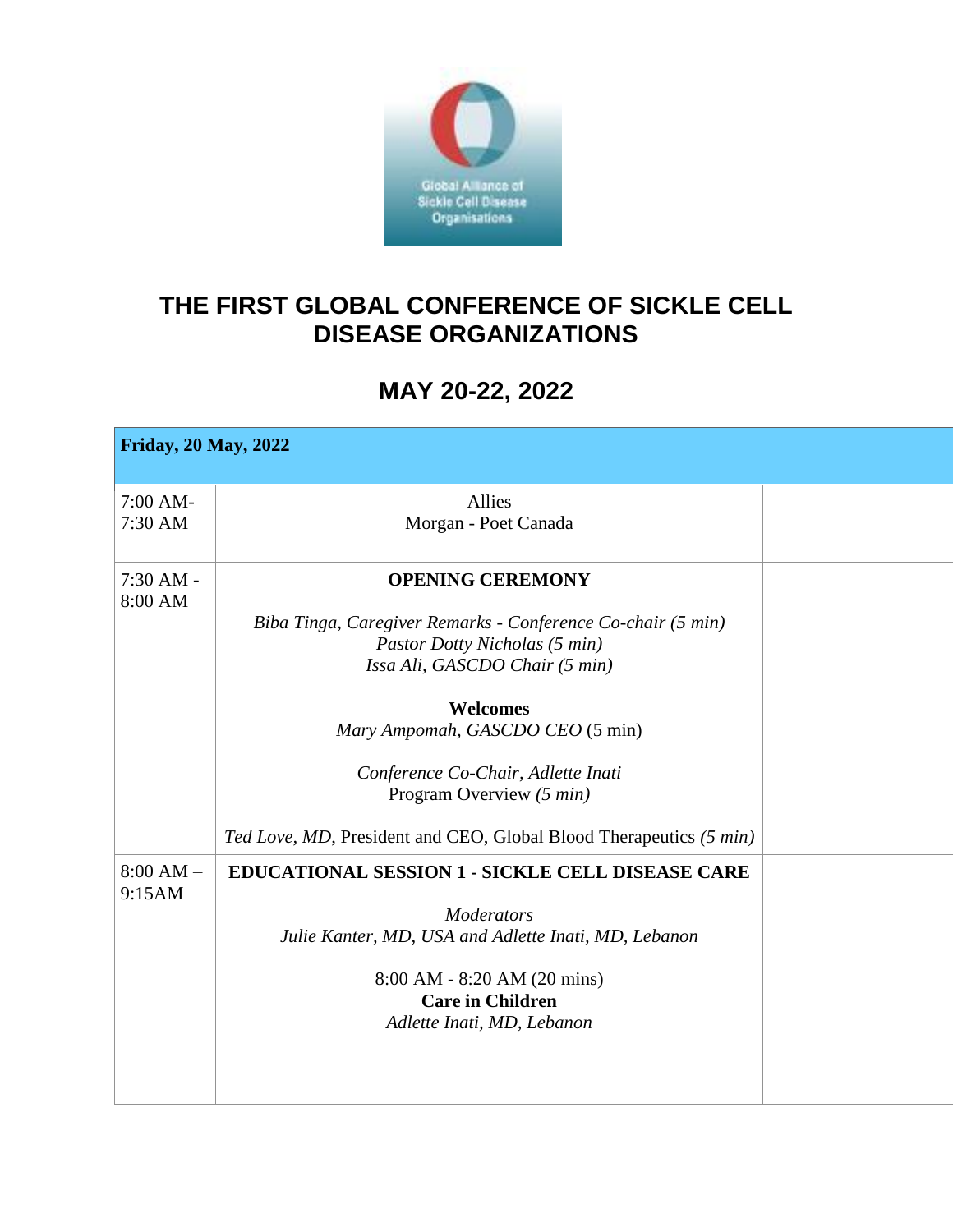

|                         |                                                                                                                                                                                                   | 2 of 12                                      |
|-------------------------|---------------------------------------------------------------------------------------------------------------------------------------------------------------------------------------------------|----------------------------------------------|
|                         | 8:20 AM -8:40 AM (20 mins)<br><b>Care during Transition</b><br>Baba Inusa, MD, UK                                                                                                                 |                                              |
|                         | 8:40 AM - 9:00 AM (20 mins)<br><b>Care in Adults</b><br>Julie Kanter, MD, USA                                                                                                                     |                                              |
|                         | 9:00 AM - 9:15 AM (15 mins)<br>Q&A                                                                                                                                                                |                                              |
| 9:15 AM-<br>9:30 AM     | <b>COFFEE BREAK</b>                                                                                                                                                                               |                                              |
| $9:30 AM -$<br>10:30 AM | <b>PRESENTATION &amp; PANEL 1 - PAIN AND SCD</b><br>Moderator<br>Hatoon Ezzat, MD, KSA/Canada                                                                                                     | <b>SIMULTANEOUS</b><br><b>ARABIC SESSION</b> |
|                         | $9:30$ AM $-9:55$ AM (25 mins)<br><b>Presentation: Pain and SCD</b><br>Sophie Lanzkron, MD, USA                                                                                                   |                                              |
|                         | $9:55 AM - 10:20 AM (25 mins)$<br><b>Panel</b><br><b>Experiences of people living with SCD</b><br>Belinda NaaOyoe Appiah, Nurse, Ghana<br>Shelly Crosby, Patient, Canada<br>Suman Jain, MD, India |                                              |
|                         | 10:20 AM-10:30 AM (10 mins)<br>Q&A                                                                                                                                                                |                                              |
| 10:30 AM-<br>11:00 AM   | <b>SPECIAL SESSION 1- GLOBAL SCD INITIATIVES</b><br>Moderator<br>Adlette Inati, MD, Lebanon                                                                                                       |                                              |
|                         | 10:30 AM-10:45 AM<br><b>ASH SCD initiatives in Africa</b> (15 mins)<br>Andrew Zapfel, MPH, PMP, USA                                                                                               |                                              |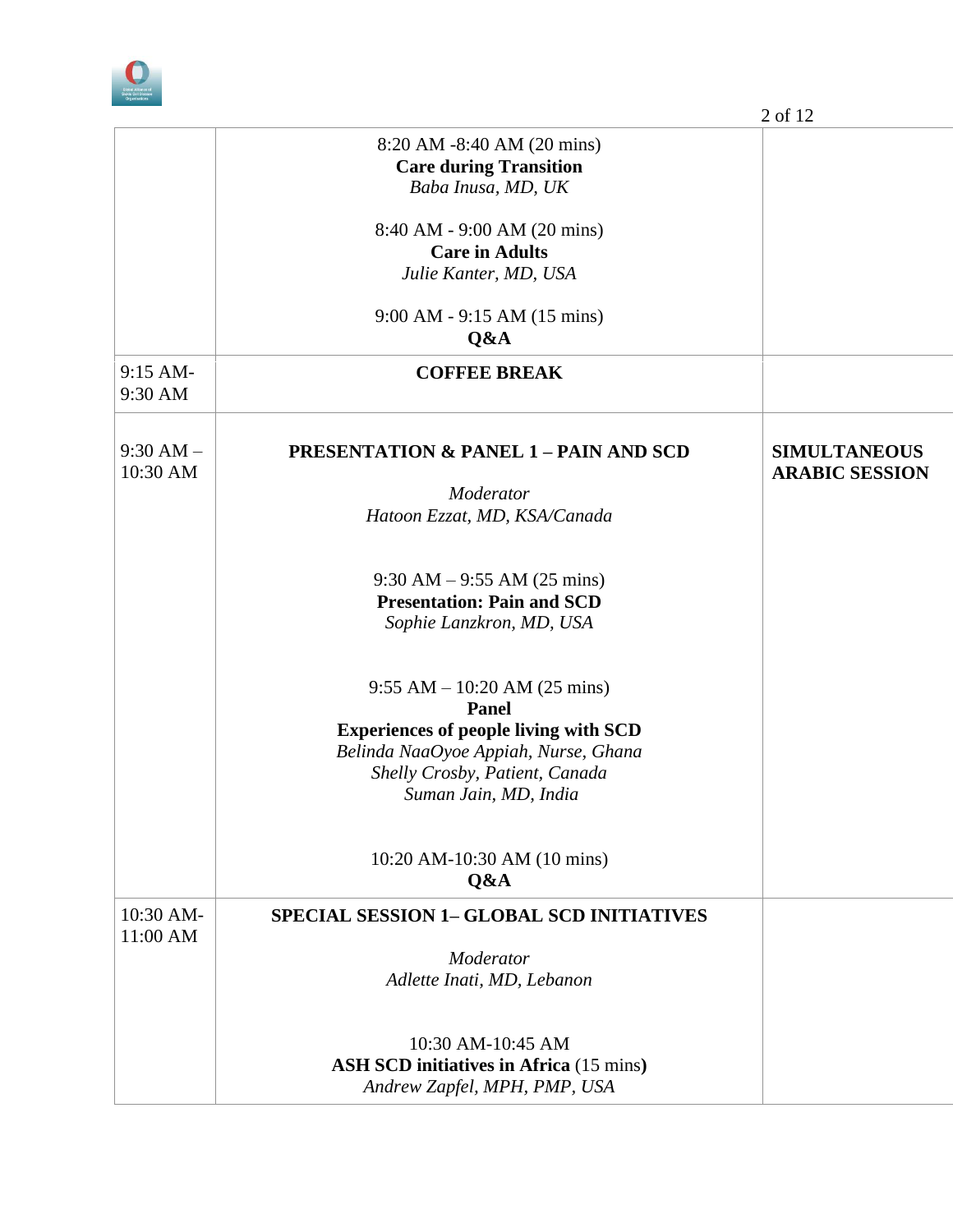

|                            |                                                                                                                                                                                                                                                                                                  | 3 of 12                                      |
|----------------------------|--------------------------------------------------------------------------------------------------------------------------------------------------------------------------------------------------------------------------------------------------------------------------------------------------|----------------------------------------------|
|                            | 10:45 AM-11:00 AM<br><b>EHA SCD Program</b> (15 mins)<br>Mariane De Montalembert, MD, France                                                                                                                                                                                                     |                                              |
| $11:00$ AM -<br>12:00 PM   | <b>PRESENTATION &amp; PANEL 2 - HYDROXYUREA</b><br>Moderator<br>Arafa Salim Said, Advocate, Tanzania & Alvin Merchant,<br>Patient/Advocate, Canada                                                                                                                                               | <b>SIMULTANEOUS</b><br><b>ARABIC SESSION</b> |
|                            | 11:00 AM $-$ 11:20 AM (20 mins)<br>When to start and how to use<br>Clark Brown, MD, USA                                                                                                                                                                                                          |                                              |
|                            | $11:20 AM - 12:00 PM (40 mins)$<br><b>Panel</b><br>Lived experiences with hydroxyurea<br>Side effects and mitigations<br>Renée Esdaille, GASCDO Board/Patient, Trinidad<br>Alvin Merchant, Patient/Advocate, Canada<br>Priti Nagrare, NASCO and Caregiver, India<br>Lalit Pargir, Patient, India |                                              |
| $12:00$ PM $-$<br>12:30 PM | <b>CLINICAL TRIALS 1- Global Blood Therapeutics</b><br><b>OXBRYTA</b><br>$12:00 \text{ PM} - 12:15 \text{ PM} (15 \text{ mins})$<br>Carolyn Hoppe, MD, GBT<br>Therapeutic potential of Inclacumab for the reduction of VOC<br>episodes (THRIVE) Study                                            |                                              |
|                            | $12:15$ PM $- 12:30$ PM (15 mins)<br>Eleanor Lisbon, MD, GBT                                                                                                                                                                                                                                     |                                              |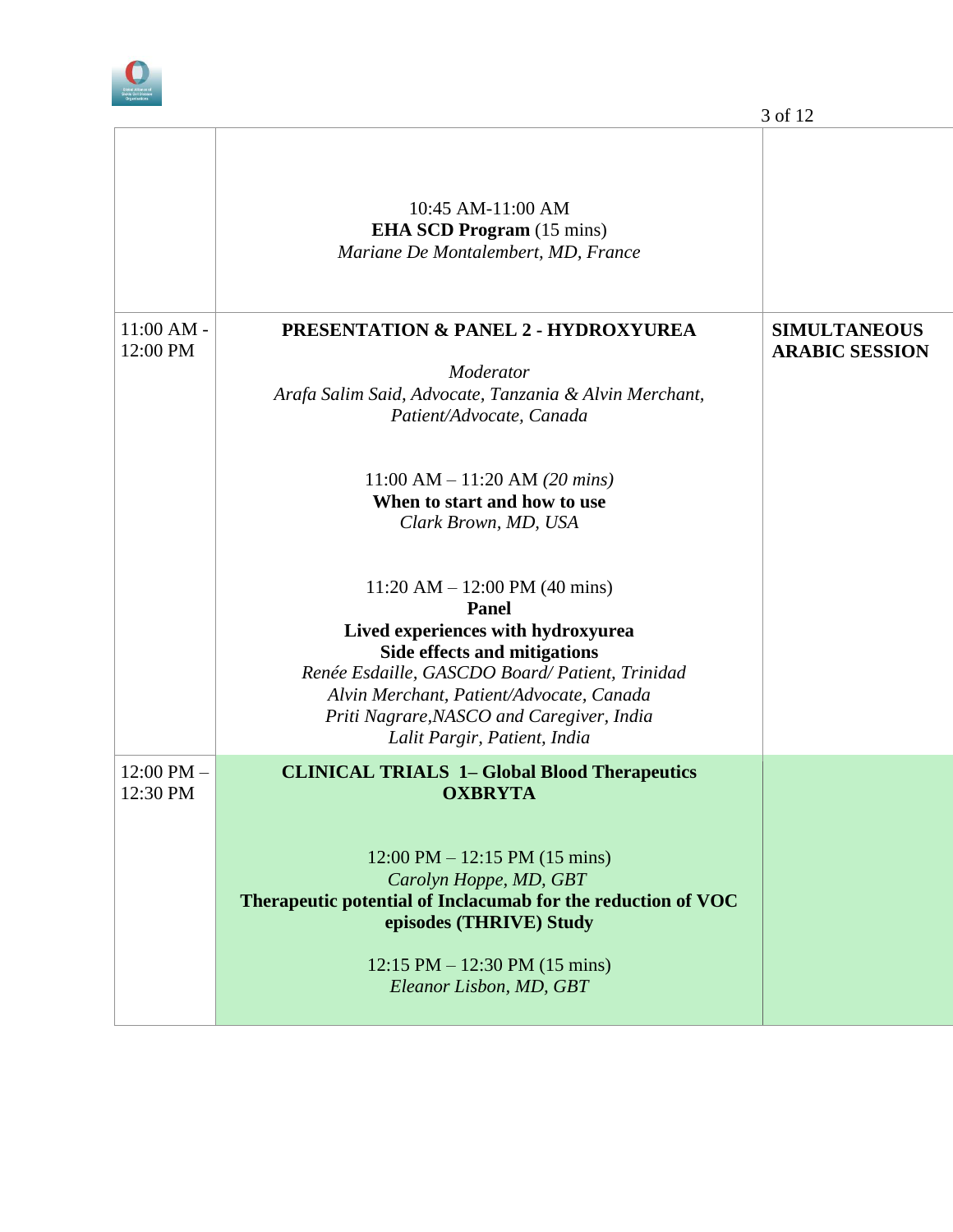

|                           |                                                                                                                                                                                                                                                                             | 4 of 12 |
|---------------------------|-----------------------------------------------------------------------------------------------------------------------------------------------------------------------------------------------------------------------------------------------------------------------------|---------|
| $12:30$ PM $-$<br>1:30 PM | <b>PRESENTATION &amp; PANEL 3 - SICKLE CELL AND MENTAL</b><br><b>HEALTH</b>                                                                                                                                                                                                 |         |
|                           | Moderator<br>Rae Blaylark, Caregiver                                                                                                                                                                                                                                        |         |
|                           | 12:30 PM $-$ 12:50 PM (20 mins)<br>Best practices to positive mental health<br>Lori Crosby, PSYD, USA                                                                                                                                                                       |         |
|                           | 12:50 PM $-$ 1:30 PM (40 min)<br><b>Panel</b><br>Marjorie Dejoie-Brewer, MD & Patient, U.S.A<br>Heather Rawle, Clinical Psychologist, UK<br>Enam Sefakor Bankas, Patient/MD, Ghana<br>Kofi Anie, Psychologist/Therapist, UK<br>Mary Ampomach, Psychologist/Therapist, Ghana |         |
| $1:30$ PM -<br>$2:15$ PM  | <b>LUNCH and GASCDO VIDEOS</b><br>$(45 \text{ mins})$                                                                                                                                                                                                                       |         |
| $2:15$ PM $-$<br>3:15 PM  | PRESENTATION & PANEL 4 - THE NEED FOR A GLOBAL<br><b>SICKLE CELL REGISTRY</b>                                                                                                                                                                                               |         |
|                           | Moderator<br>Hatoon Ezzat, MD, KSA/Canada                                                                                                                                                                                                                                   |         |
|                           | $2:15$ PM $-2:35$ PM (20 mins)<br>What is a registry and why is it important?<br>David Page, National Director of Health Policy at Canadian<br>Hemophilia Society, Canada                                                                                                   |         |
|                           | $2:35$ PM $-3:15$ PM (40 min)<br>Panel                                                                                                                                                                                                                                      |         |
|                           | The need for a global registry and patient concerns<br>Kawaldip Sehmi, CEO, IAPO<br>Hatoon Ezzat, MD, KSA and Canada                                                                                                                                                        |         |
| 3:15 PM-<br>3:30 PM       | <b>SPECIAL SESSION 2- GLOBAL SCD INITIATIVES</b>                                                                                                                                                                                                                            |         |
|                           | Moderator                                                                                                                                                                                                                                                                   |         |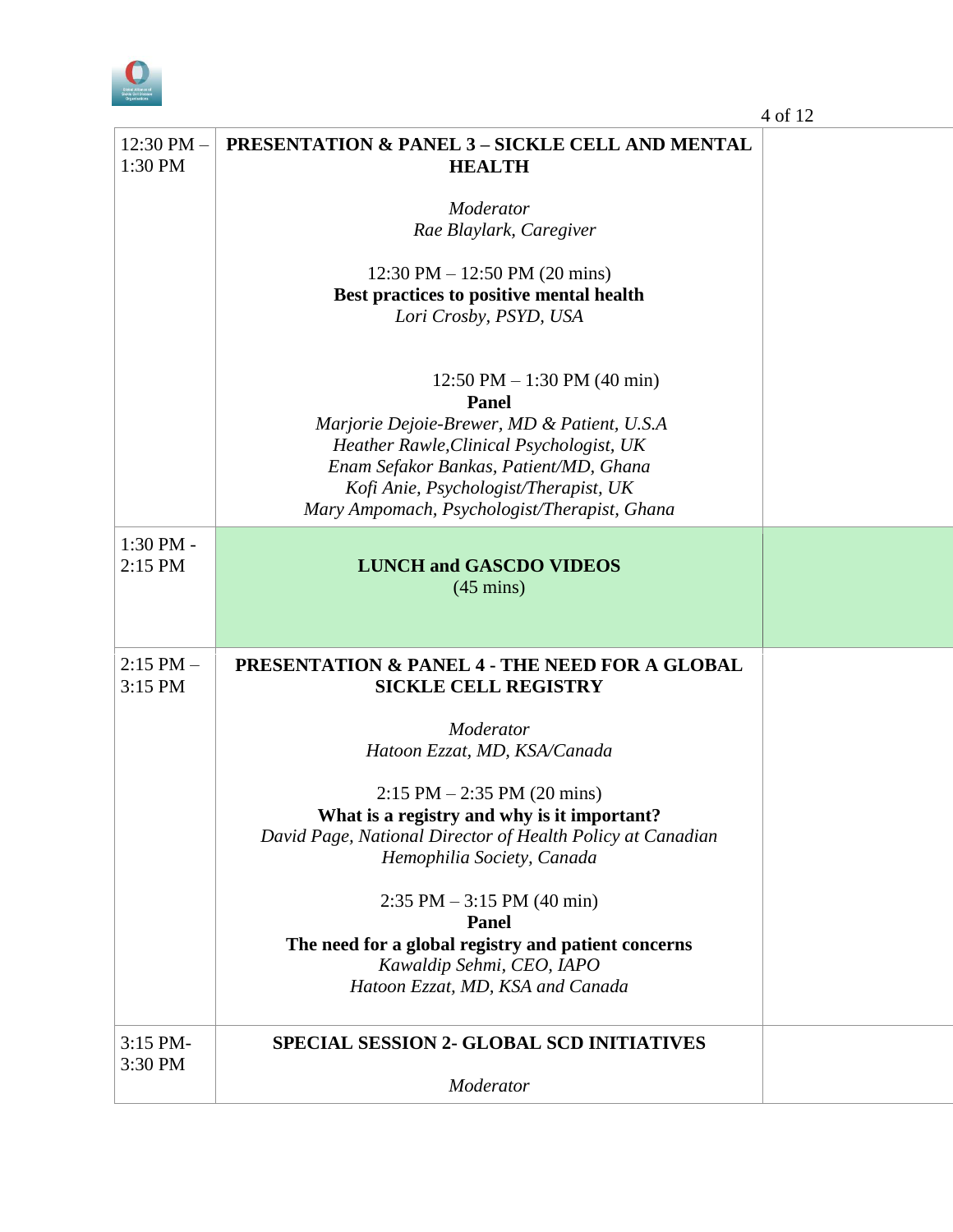

|                       |                                                                                                                                                            | 5 of 12 |
|-----------------------|------------------------------------------------------------------------------------------------------------------------------------------------------------|---------|
|                       | Dr. Simone Eastman Uwan, Advocate, USA                                                                                                                     |         |
|                       | WHO/UN ADDRESS- The Burden of SCD in Africa, Challenges<br>and WHO recommendations at mitigation<br>Joana Ansong, MD, Health promotion officer, WHO, Ghana |         |
| $3:30PM -$<br>3:45 PM | <b>PATIENT TESTIMONIAL (10 mins)</b>                                                                                                                       |         |
|                       | Simone Eastman Uwan, Patient/MD, USA                                                                                                                       |         |
|                       | <b>CLOSING REMARKS</b> (5 mins)                                                                                                                            |         |
|                       | Biba Tinga, Conference Co-Chair                                                                                                                            |         |

| <b>Saturday, 21 May, 2022</b>                                                                                                                                                                                                                                                                                 |                                              |
|---------------------------------------------------------------------------------------------------------------------------------------------------------------------------------------------------------------------------------------------------------------------------------------------------------------|----------------------------------------------|
| <b>GASCDO: Hope - Gloria</b>                                                                                                                                                                                                                                                                                  |                                              |
| <b>GASCDO GREETINGS</b> (5 min)<br><b>Patient TBC</b>                                                                                                                                                                                                                                                         |                                              |
| <b>EDUCATIONAL SESSION 2 – ER CARE</b><br>Moderator<br>Rachel Kesse-Adu, MD, UK<br>$7:15$ AM $-7:35$ AM (20 mins)<br><b>ER Care in Adults</b><br>Rachel Kesse-Adu, MD, UK<br>7:35 AM-7:55 AM (20 mins)<br><b>ER Care in Children</b><br>Mariane de Montalembert, MD, France<br>$7:55$ AM $-8:15$ AM (20 mins) | <b>SIMULTANEOUS</b><br><b>ARABIC SESSION</b> |
|                                                                                                                                                                                                                                                                                                               | Q&A                                          |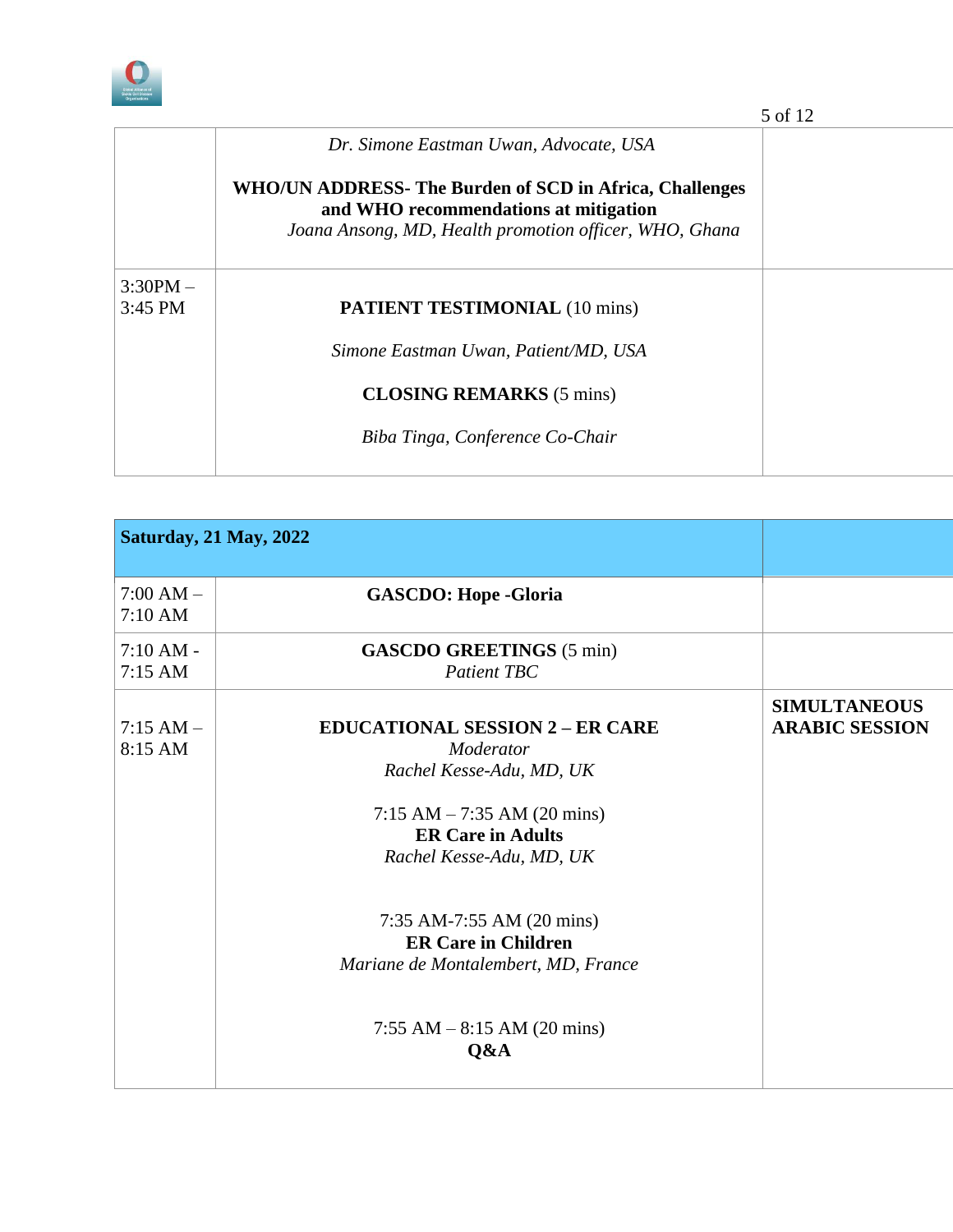

|                       |                                                                        | 6 of 12                                                         |
|-----------------------|------------------------------------------------------------------------|-----------------------------------------------------------------|
| $8:15$ AM-<br>9:30 AM | <b>EDUCATIONAL SESSION 3- TRANSFUSIONS AND IRON</b><br><b>OVERLOAD</b> | <b>SIMULTANEOUS</b><br><b>ARABIC SESSION</b><br>8:15 AM-9:05 AM |
|                       | Moderator                                                              |                                                                 |
|                       | Adlette Inati, MD, Lebanon                                             |                                                                 |
|                       | $8:15 AM - 8:40 AM (20 mins)$                                          |                                                                 |
|                       | <b>Transfusion indications</b>                                         |                                                                 |
|                       | Adlette Inati, MD, Lebanon                                             |                                                                 |
|                       | $8:40 AM - 9:05 AM (20 mins)$                                          |                                                                 |
|                       | Transfusion modalities and complications other than iron overload      |                                                                 |
|                       | Erin Goodhue, Director of Clinical Research and Development            |                                                                 |
|                       | ·Terumo Blood and Cell Technologies, U.S.A.                            |                                                                 |
|                       | $9:05$ AM $-9:30$ AM (20 mins)                                         |                                                                 |
|                       | Iron overload - pre-recorded                                           | <b>ARABIC SESSION</b>                                           |
|                       | Ali Taher, MD, Lebanon                                                 | <b>Novel therapies</b>                                          |
|                       |                                                                        | 9:05 AM-9:30 AM                                                 |
|                       | $9:15 AM - 9:30 AM (15 mins)$                                          |                                                                 |
|                       | Q&A                                                                    |                                                                 |
| $9:30$ AM-            | <b>COFFEE BREAK</b>                                                    |                                                                 |
| 9:45 AM               |                                                                        |                                                                 |

| $9:45 AM -$<br>$11:00$ AM | <b>PANEL 5 -SOCIAL STIGMA AND PSYCHOSOCIAL SUPPORT</b>              |  |
|---------------------------|---------------------------------------------------------------------|--|
|                           | Moderator: Elle Cole, Caregiver, USA                                |  |
|                           | $9:45AM - 10:30AM (45 mins)$                                        |  |
|                           | Patients and Caregivers experience: role of psychosocial support,   |  |
|                           | social stigma, relationships, social life, employment and financial |  |
|                           | issues                                                              |  |
|                           | Alvin Merchant, Patient/Advocate, Canada                            |  |
|                           | Rae Blaylark, Caregiver, USA                                        |  |
|                           | Khaled Warwar, Patient, Lebanon                                     |  |
|                           | Adlette Inati, MD, Lebanon                                          |  |
|                           | $10:30AM - 10:50AM (20 mins)$                                       |  |
|                           |                                                                     |  |
|                           | What needs to change?                                               |  |
|                           | Khaled Warwar, Patient, Lebanon                                     |  |
|                           | Flaminia Macchia, RDI Executive Director, Italy                     |  |
|                           |                                                                     |  |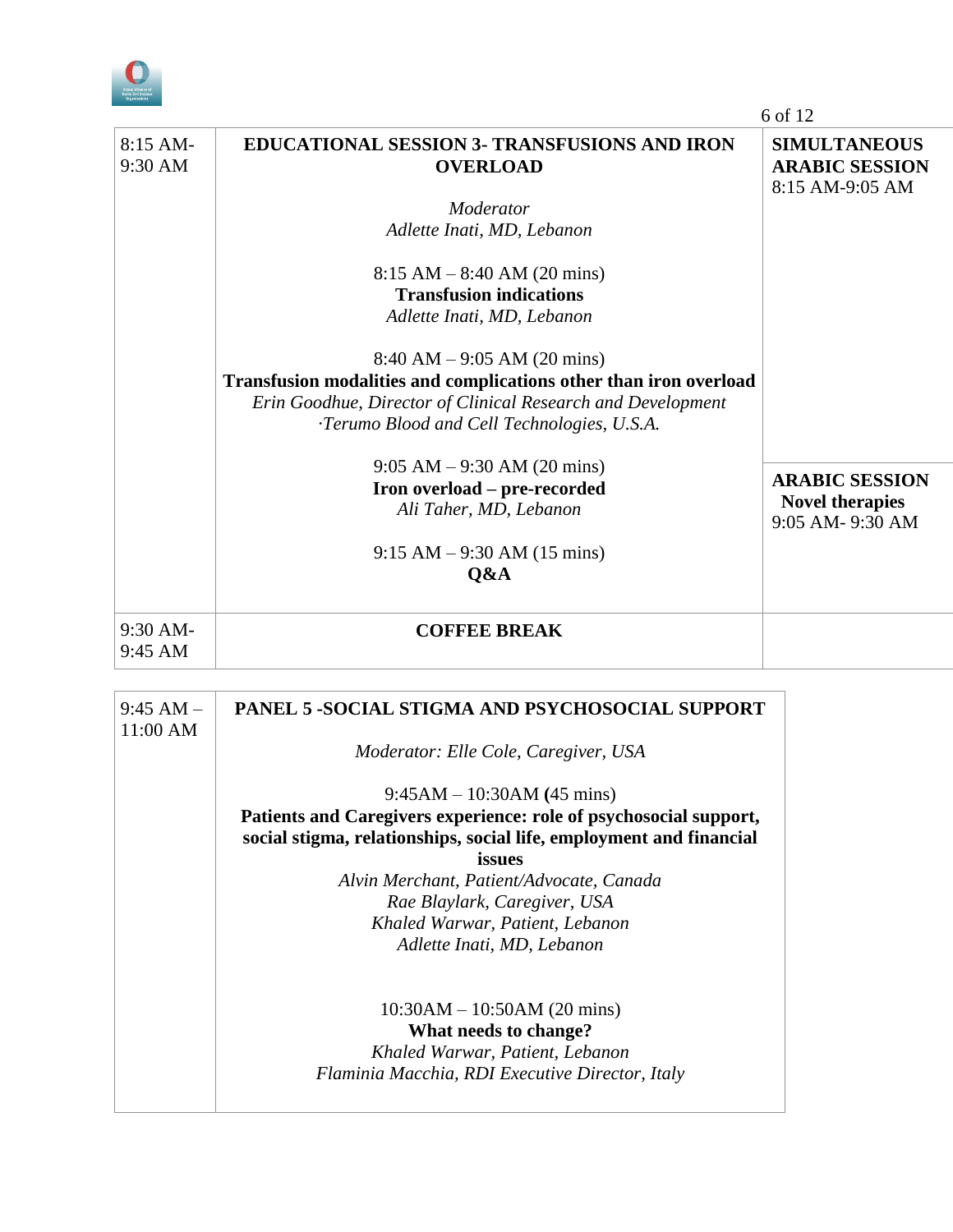

|                          | $10:50$ AM $- 11:00$ AM (10 mins)<br>Q&A                                                                                                |
|--------------------------|-----------------------------------------------------------------------------------------------------------------------------------------|
| $11:00 AM -$             | <b>MENTAL HEALTH BREAK</b>                                                                                                              |
| 11:40 AM                 | Moderator: Storma McDonald, Patient/Advocate                                                                                            |
|                          | $11:00 AM - 11:20 AM (20 mins)$                                                                                                         |
|                          | <b>Meditation and Yoga (active session)</b><br>Marjorie Dejoie-Brewer, MD/Patient, U.S.A                                                |
|                          | $11:20 AM - 11:40 AM$<br><b>Benefits of mental health alternative therapies (20 mins)</b><br>Henry Claflin, Caregiver/Therapist, Canada |
| 11:40 AM -<br>12:10 PM   | <b>CLINICAL TRIALS 2- NOVARTIS</b><br><b>Novartis Commitment to the Global SCD Community</b>                                            |
|                          | Kwaku Marfo, Pharm D, MBA, MPH, Global Brand Medical Director-<br>SCD program                                                           |
| 12:10 PM -<br>1:00 PM    | <b>LUNCH</b>                                                                                                                            |
| $1:00$ PM $-$<br>1:30 PM | <b>EDUCATIONAL SESSION 4- SICKLE CELL TRAIT</b>                                                                                         |
|                          | Moderator: Gautam Dongre, Caregiver, India                                                                                              |
|                          | <b>Sickle Cell Trait</b>                                                                                                                |
|                          | MB Agarwal, MD, India                                                                                                                   |
| $1:30$ PM $-$<br>2:00 PM | <b>HYDRATION &amp; PHYSICALACTIVITY</b>                                                                                                 |
|                          | Moderator                                                                                                                               |
|                          | Dr. Mary Akua Ampomah, Ghana                                                                                                            |
|                          | <b>Announcing World Sickle Cell Awareness Day 2022 Hydration</b><br><b>Challenge</b>                                                    |
|                          | $1:30 \text{ PM} - 1:45 \text{ PM} (15 \text{ mins})$                                                                                   |
|                          | <b>Hydration Overview</b><br>Prantar Chakraborty, MD, India                                                                             |
|                          | 1:45 PM $- 2:00$ PM (15 mins)<br><b>Benefits of physical activities in SCD</b>                                                          |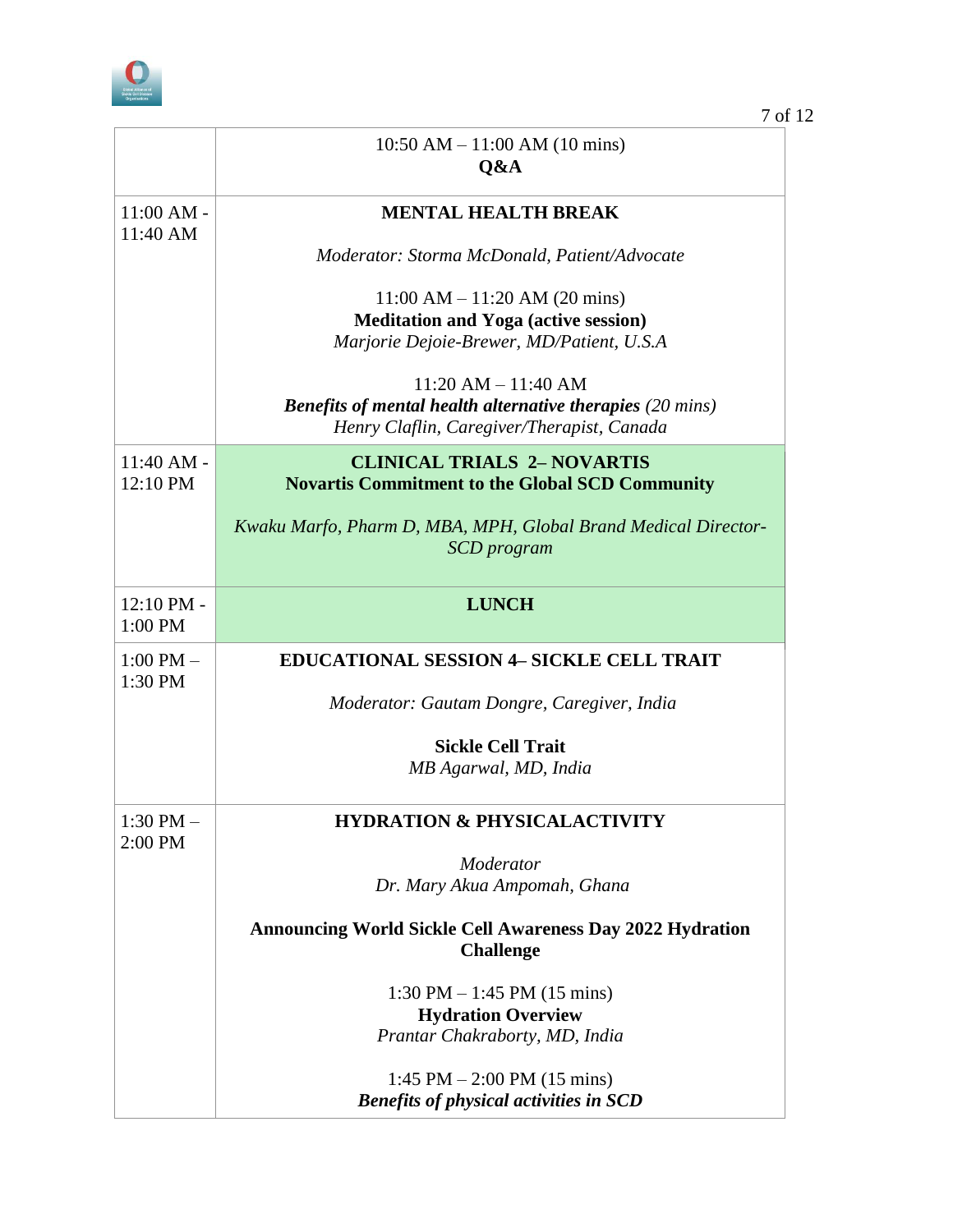

|                            | Yves Pastore, MD, Canada                                                                                        |
|----------------------------|-----------------------------------------------------------------------------------------------------------------|
| $2:00$ PM $-$<br>3:00 PM   | <b>PANEL 6 -SOCIAL LIFE &amp; RELATIONSHIPS</b>                                                                 |
|                            | Moderator                                                                                                       |
|                            | Biba Tinga, GASCDO Board, Canada                                                                                |
|                            | Shelley Crosby, Patient, Canada<br>Seshie Eyram Kudjoe, MPH, Ghana<br>Henry Clafin, Caregiver/Therapist, Canada |
| $3:00$ PM $-$<br>$3:15$ PM | <b>CLINICAL TRIALS 3- FORMA</b>                                                                                 |
|                            | Katharine Batt, MD, Forma Therapeutics                                                                          |
| $3:15$ PM $-$<br>3:30 PM   | <b>PATIENT TESTIMONIAL (5-10 mins)</b>                                                                          |
|                            | Augustina Bempong, Patient, Canada (5 mins)                                                                     |
|                            | <b>CLOSING REMARKS</b> (5 mins)                                                                                 |
|                            | Issa Ali, Chair GASCDO, Trinidad                                                                                |
|                            |                                                                                                                 |

| <b>Sunday, 22 May, 2022</b>    |                                                                                         |
|--------------------------------|-----------------------------------------------------------------------------------------|
| $7:00 \text{ AM} -$<br>7:10 AM | <b>ARTISTIC PERFORMANCE</b>                                                             |
| $7:10AM -$<br>7:15 AM          | <b>GASCDO WELCOME</b><br>Gautam Dongre, GASCDO Board Member, Warrior Dad, India (5 min) |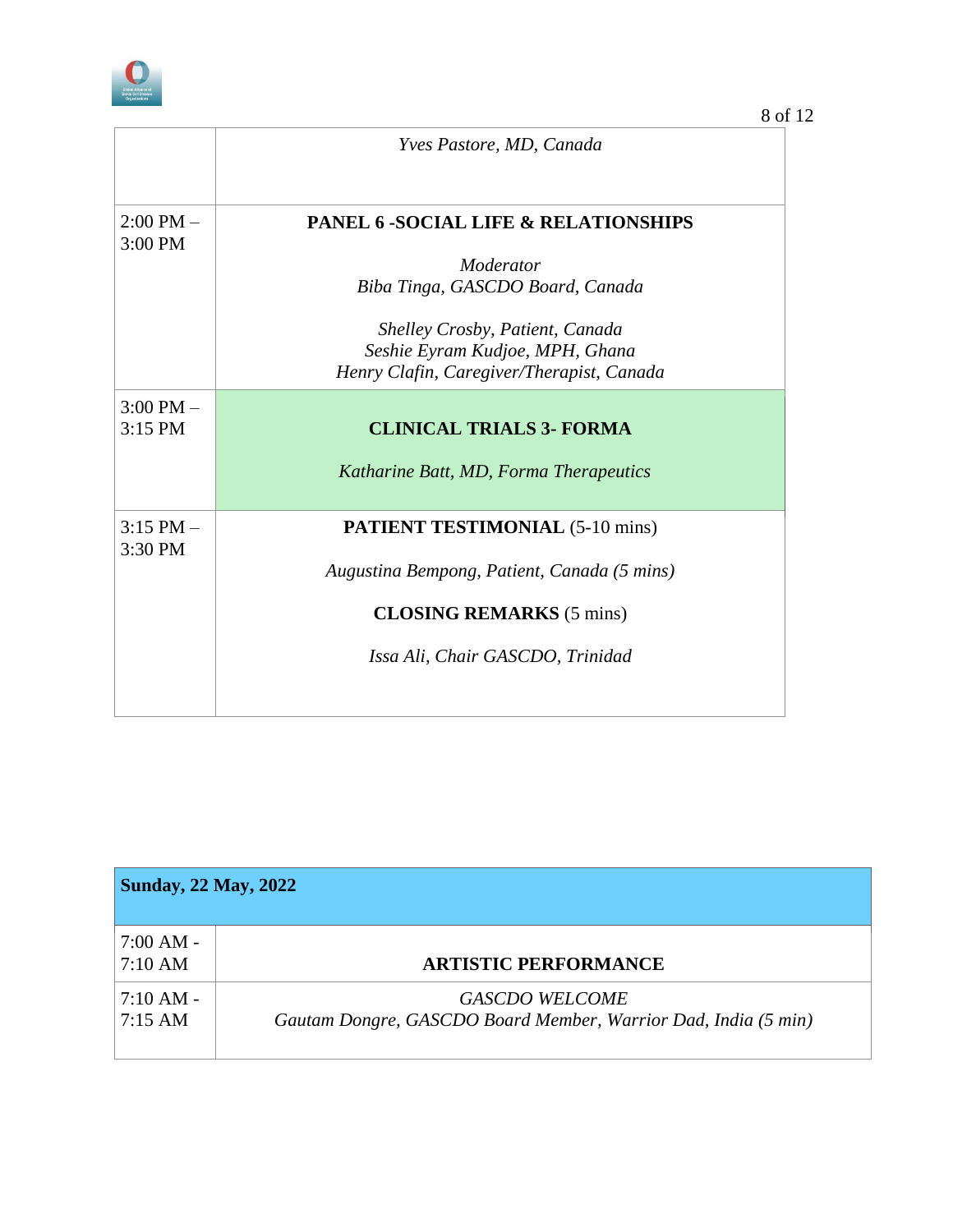

| $7:15$ AM -<br>8:15 AM | <b>EDUCATIONAL SESSION 5 - SCD COMPLICATIONS - Part 1</b><br>(Pre-recorded sessions) |
|------------------------|--------------------------------------------------------------------------------------|
|                        |                                                                                      |
|                        | <b>Moderators</b><br>Salam Alkindi, MD, Oman and Santosh Sarraf, MD, USA             |
|                        | 7:15 AM - 7:35 AM (20 mins)                                                          |
|                        | Cerebrovascular disease                                                              |
|                        | Fenella Kirkham, MD, UK                                                              |
|                        | 7:35AM - 7:55AM (20 mins)                                                            |
|                        | <b>Renal disease</b>                                                                 |
|                        | Santosh Sarraf, MD, U.S.A.                                                           |
|                        | 7:55AM - 8:15AM (20 mins)                                                            |
|                        | <b>Pulmonary Complications</b>                                                       |
|                        | Ammar Saadoon, MD, USA                                                               |
| $8:15 AM -$            | <b>CLINICAL TRIALS 4- ROCHE</b>                                                      |
| 8:30 AM                |                                                                                      |
|                        | <b>Research and Development Activities in SCD</b>                                    |
|                        | Himaka Patel, Senior Clinical Scientist                                              |
| $8:30$ AM -<br>9:30 AM | <b>EDUCATIONAL SESSION 6 - SCD COMPLICATIONS - Part 2</b><br>(Pre-recorded sessions) |
|                        |                                                                                      |
|                        | Moderator<br>Hatoon Ezzat, MD, KSA/Canada                                            |
|                        |                                                                                      |
|                        | 8:30AM - 8:50AM (20 mins)                                                            |
|                        | Priapism                                                                             |
|                        | Arthur L. Burnett, MD, USA                                                           |
|                        | $8:50AM - 9:10 AM (20 mins)$                                                         |
|                        | Leg ulcers                                                                           |
|                        | Caterina Minniti, MD, USA                                                            |
|                        | 9:10 AM- 9:30 AM (20 mins)                                                           |
|                        | <b>Osteonecrosis</b><br>Oyebimpe Adesina, MD, USA/Nigeria                            |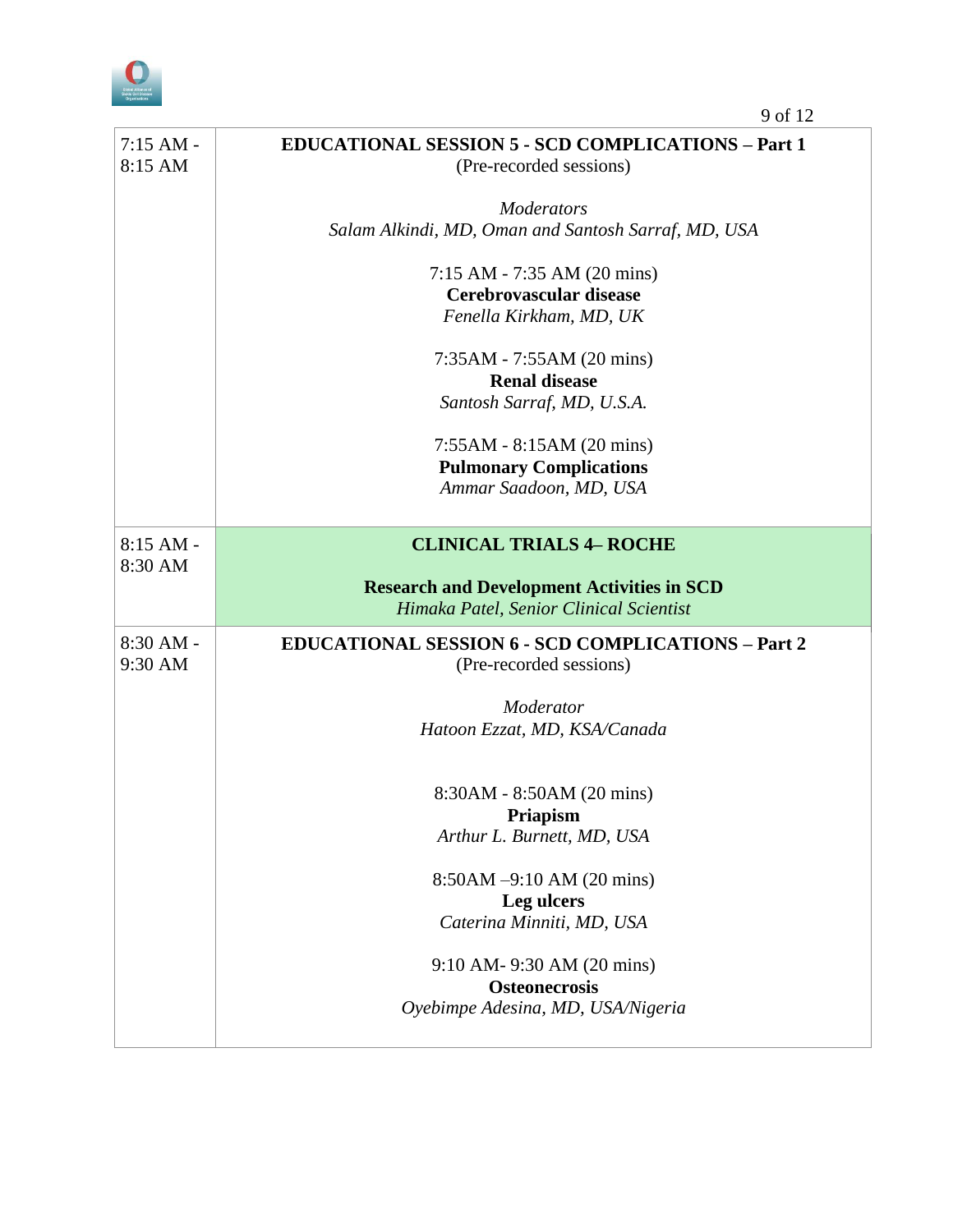

| $9:30 AM -$<br>10:45 AM | <b>EDUCATIONAL SESSION 7 - REPRODUCTIVE HEALTH</b>                                                                                                                                  |
|-------------------------|-------------------------------------------------------------------------------------------------------------------------------------------------------------------------------------|
|                         | Moderator: Ufuoma Muwhen, Advocate, Canada                                                                                                                                          |
|                         | $9:30AM - 10:00 AM (30 mins)$<br>Reproductive health issues and planning<br>Teonna Woolford, Patient, USA<br>Kim Smith-Whitley, MD, USA                                             |
|                         | $10:00$ AM $- 10:15$ AM (15 mins)<br>Q&A                                                                                                                                            |
|                         | $10:15$ AM $- 10:35$ AM (20 mins)<br><b>Pregnancy Management</b><br>Eugene Oteng-Ntim, MD, UK                                                                                       |
|                         | 10:35 AM $-$ 10:45 AM (10 mins)<br>Q&A                                                                                                                                              |
| 10:45 AM-<br>11:45 AM   | <b>EDUCATIONAL SESSION 8-TRANSPLANTATION APPROACHES IN SCD</b><br>Moderator<br>Salam Al Kindi, MD, Oman                                                                             |
|                         | 10:45AM - 11:05AM (20 mins)<br>Hematopoieitic stem cell transplantation<br>Miguel Abboud, BMT Expert, Lebanon                                                                       |
|                         | 11:05AM - 11:35AM (30 mins)<br>Cell and genetic cell approaches in SCD<br>(Educational session sponsored by Vertex Pharmaceuticals)<br>Bill Hobbs, VP, Clinical Development, Vertex |
|                         | 11:35 AM-11:45 AM (10 mins)<br>Q&A                                                                                                                                                  |
| $11:45AM -$<br>12:00 PM | <b>COFFEE BREAK</b>                                                                                                                                                                 |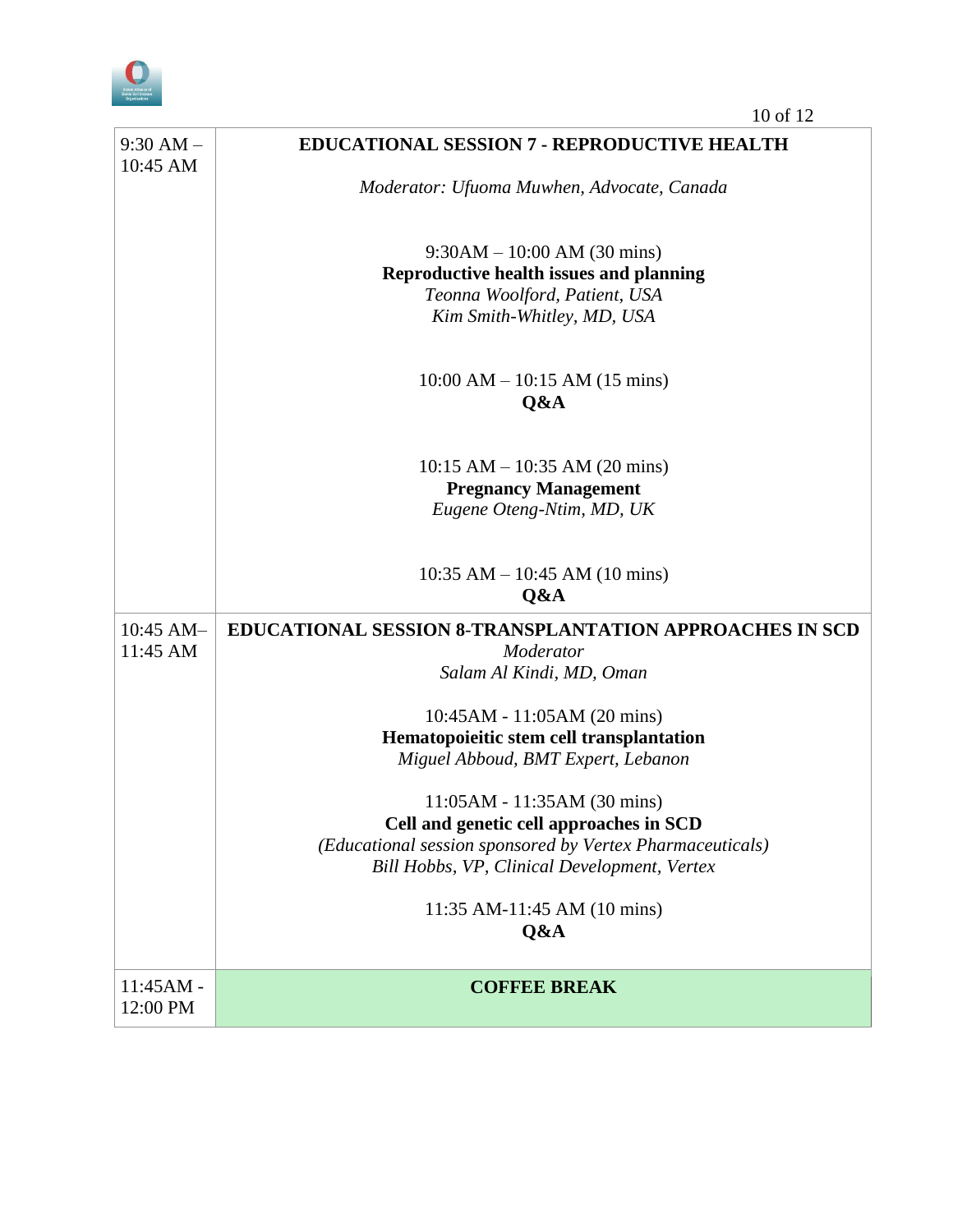

| 12:00 PM-<br>12:50 PM    | <b>EDUCATIONAL SESSION 9 - BLOOD DONATION</b>                                                                                                                              |
|--------------------------|----------------------------------------------------------------------------------------------------------------------------------------------------------------------------|
|                          | Moderator                                                                                                                                                                  |
|                          | Ulysse Guerrier, Advocate, Canada                                                                                                                                          |
|                          | $12:00 \text{ PM} - 12:30 \text{ PM} (30 \text{ mins})$                                                                                                                    |
|                          | "The need for blood" project                                                                                                                                               |
|                          | Biba Tinga, President SCDAC, Canada                                                                                                                                        |
|                          | Jennie Haw, Researcher, CBS, Canada                                                                                                                                        |
|                          | 12:30 PM $-$ 12:50 PM (20 mins)                                                                                                                                            |
|                          | Hypoxic storage improves oxygen delivery and inhibits adhesion of RBCs to<br>human endothelial cells: implication for transfusion in patients with SCD-<br><b>HEMANEXT</b> |
|                          | Samuel Coker, PhD, USA                                                                                                                                                     |
|                          |                                                                                                                                                                            |
| 12:50 PM $-$<br>1:45 PM  | PANEL 7-EMPLOYMENT, EDUCATION AND FINANCIAL ISSUES                                                                                                                         |
|                          | Moderator                                                                                                                                                                  |
|                          | Ade Sawyer, GASCDO Board, UK                                                                                                                                               |
|                          | 12:50 PM $-$ 1:30 PM (40 mins)                                                                                                                                             |
|                          | Richard Langhorne, Parent/Social worker/Psychotherapist, Canada                                                                                                            |
|                          | Marjorie Dejoie-Brewer, MD/Patient, U.S.A                                                                                                                                  |
|                          | Ruchita Patel, Patient, India                                                                                                                                              |
|                          | Judy Grandison, Caregiver, Canada                                                                                                                                          |
|                          | 1:30 PM $-1:45$ PM (15 mins)                                                                                                                                               |
|                          | Q&A                                                                                                                                                                        |
| 1:45 PM-<br>2:30 PM      | <b>LUNCH and GASCDO VIDEOS</b>                                                                                                                                             |
| $2:30$ PM $-$<br>3:15 PM | <b>PANEL 8-CURE IN SCD-BONE MARROW TRANSPLANT</b>                                                                                                                          |
|                          | Moderator                                                                                                                                                                  |
|                          | Biba Tinga, President, SCDAC, Canada                                                                                                                                       |
|                          | Discussion and Q&A                                                                                                                                                         |
|                          | Teonna Woolford, Patient Advocate, Sickle Cell Reproductive Health Education<br>Directive, USA                                                                             |